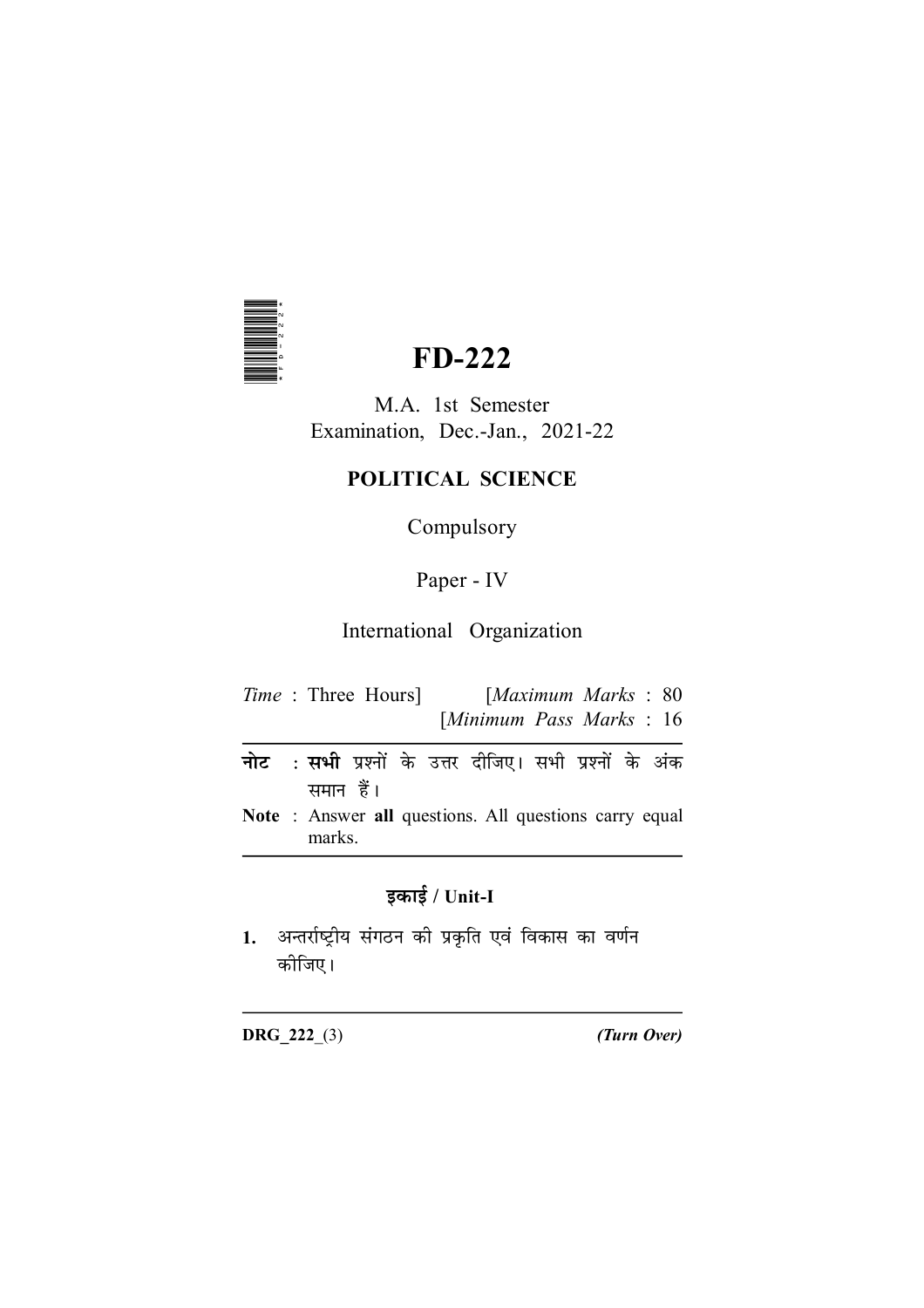### $(2)$

Describe the nature and evolution of International Organisation.

### अथवा $\angle$ OR

अन्तर्राष्ट्रीय संगठन से आप क्या समझते हैं ? इसकी शक्तियों एवं कार्यों की विवेचना कीजिए।

What do you understand by International Organization ? Discuss its powers and functions.

### इकाई / Unit-II

राष्ट्रसंघ की संरचना तथा कार्यों का परीक्षण कीजिए।  $2.$ 

Discuss the composition and functions of the League of Nations.

### अथवा $\angle$ OR

विश्व संगठन के रूप में राष्ट्रसंघ की असफलता के कारणों की विवेचना कीजिए।

Explain the reasons for the failure of League of Nations as a world oganization.

### इकाई / Unit-III

3. संयुक्त राष्ट्रसंघ की संरचना एवं कार्यों का वर्णन कोजिए।

**DRG 222 (3)** 

(Continued)